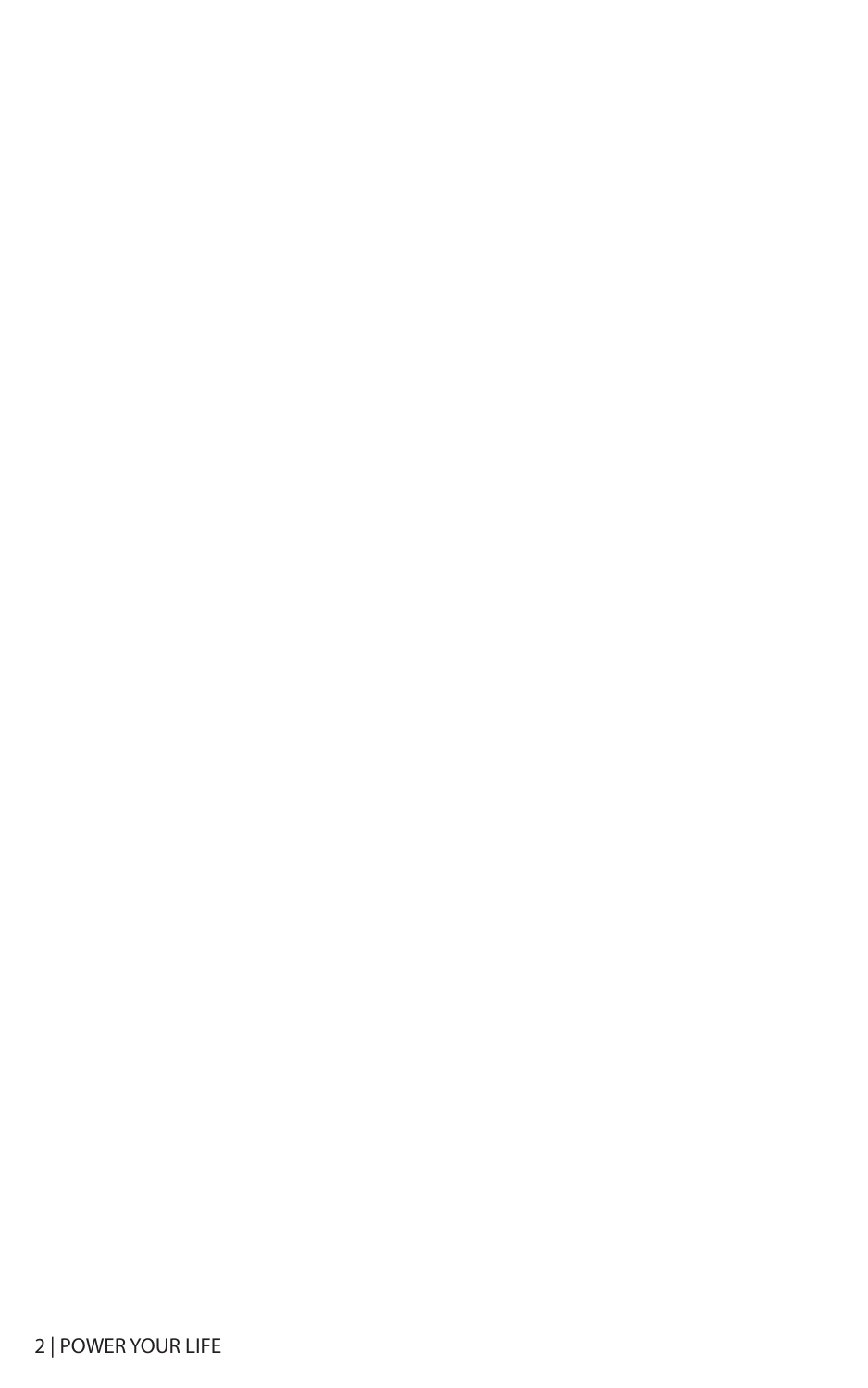# **A SAFETY PRECAUTIONS**

#### **Read and understand all safety information before using this product.**

- Misusing or incorrectly connecting your HALO SOLAR PANEL may cause electric shock to users and damage equipment.
- Do not operate in explosive atmospheres such as in the presence of flammable liquids, gases or dust.
- Do not expose your HALO SOLAR PANEL to moisture, water, rain, or snow.
- Keep your HALO SOLAR PANEL away from heat sources, including open flames, radiators, stoves, ovens, and any other devices that product heat.
- Do not expose to heat above 212°F (100°C) or incinerate.
- Do not disassemble your HALO SOLAR PANEL. There are no user-serviceable parts inside.
- Do not drop or subject to strong impacts.
- Do not bend, puncture, crush or subject to mechanical shock.
- The HALO SOLAR PANEL, along with its accessories, are not toys and should be kept away from children.
- Do not clean your HALO SOLAR PANEL with harsh chemicals, soaps or detergents. Just wipe the case with a soft cloth.
- Keep electronic devices that are being charged with the HALO SOLAR PANEL out of direct sunlight.
- Do not immerse the solar panel in water.
- Do not attempt to charge an automotive battery directly with the solar panels.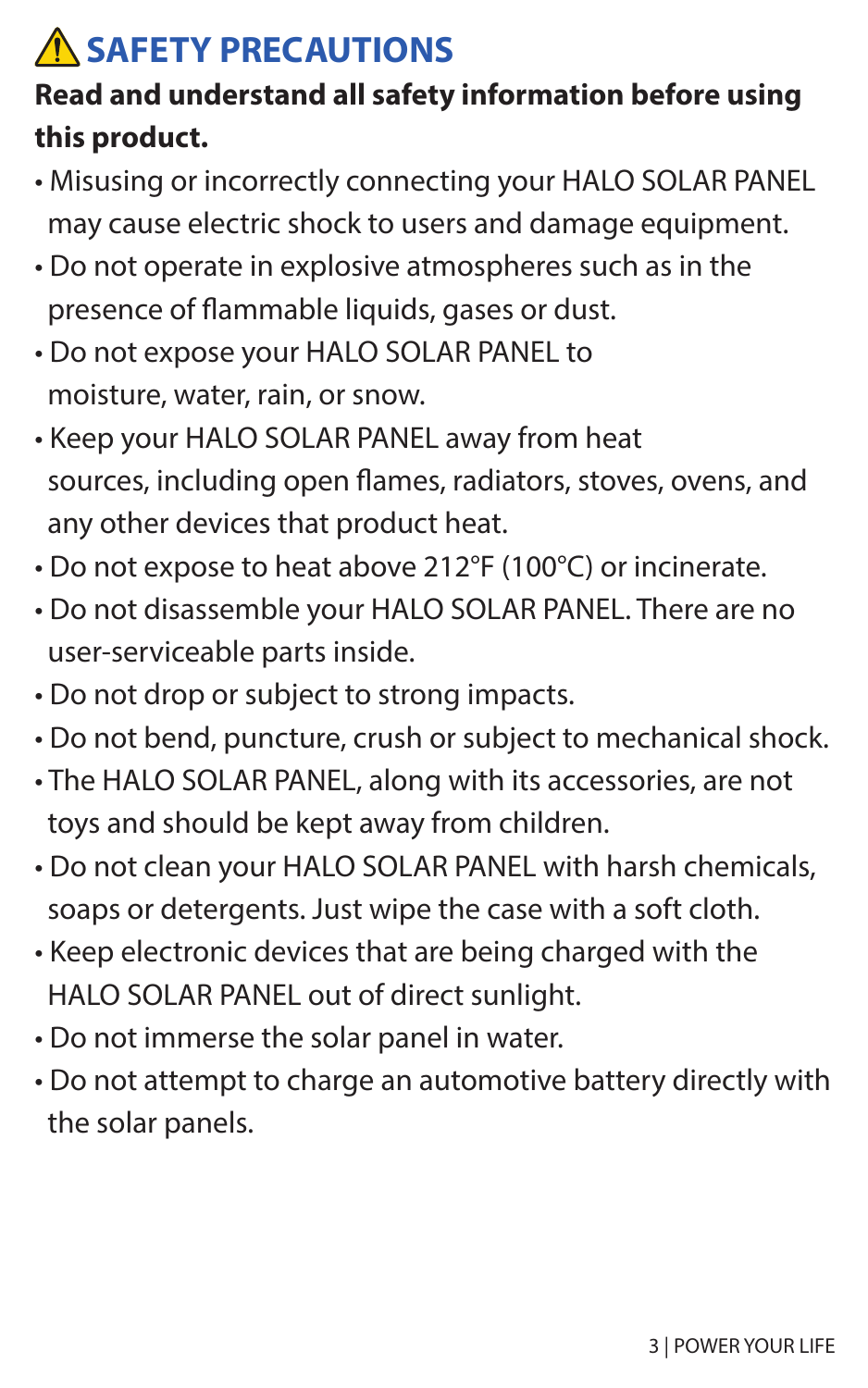#### **TABLE OF CONTENTS**

| <b>Safety Precaution</b>         |    |
|----------------------------------|----|
| Included Items                   | 5  |
| Operating Instructions           | 6  |
| Troubleshooting Guide            |    |
| Specifications                   | 8  |
| Warranty and Contact Information | 10 |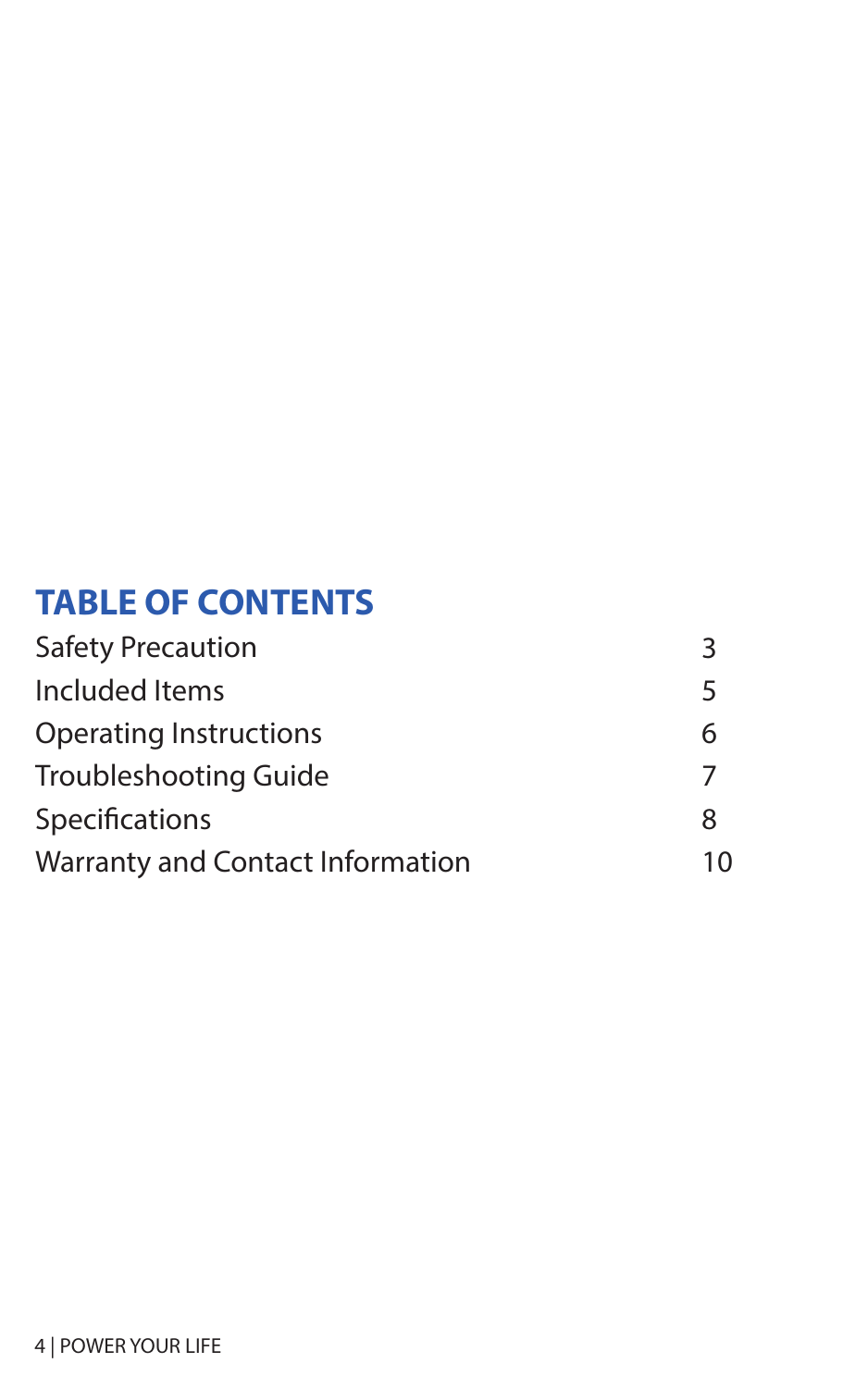#### **INCLUDED ITEMS**

- HALO SOLAR PANEL 100W
- 1M MC4 to DC5525 Cable

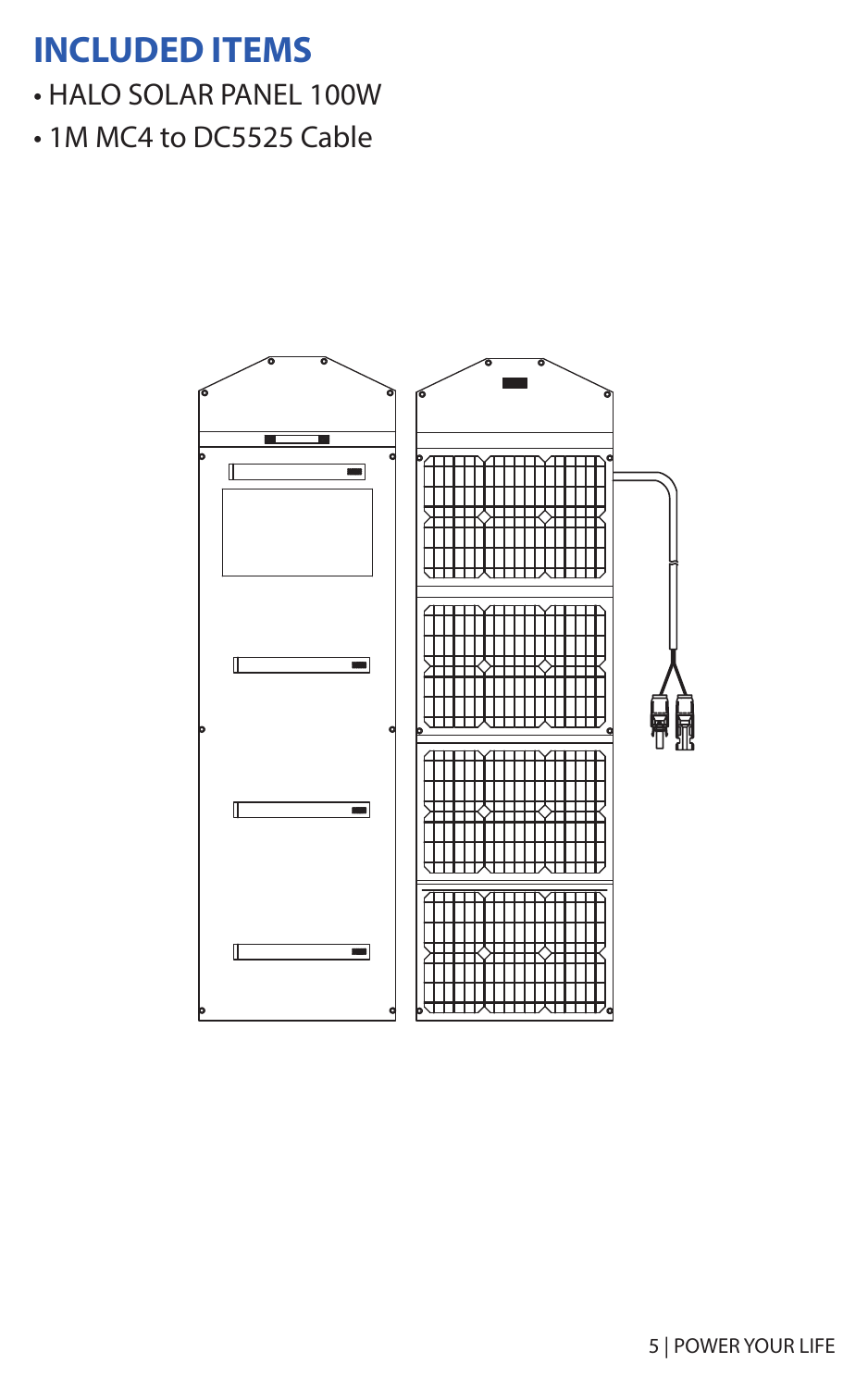# **OPERATING INSTRUCTIONS**

1. Unfold the solar panels. For optimal solar radiation, please angle the solar surface and the sunlight at 90°.



2. Connect the MC4 to DC5525 Cable to the HALO Power Station.



NOTE:

- A USB cable (not included) can be used to charge your electronic devices. Connect the USB cable to your electronic device to begin charging.
- Do not place electronic devices in direct sunlight or in an overheated environment. Electronic devices can be placed in the pocket of the HALO SOLAR PANEL.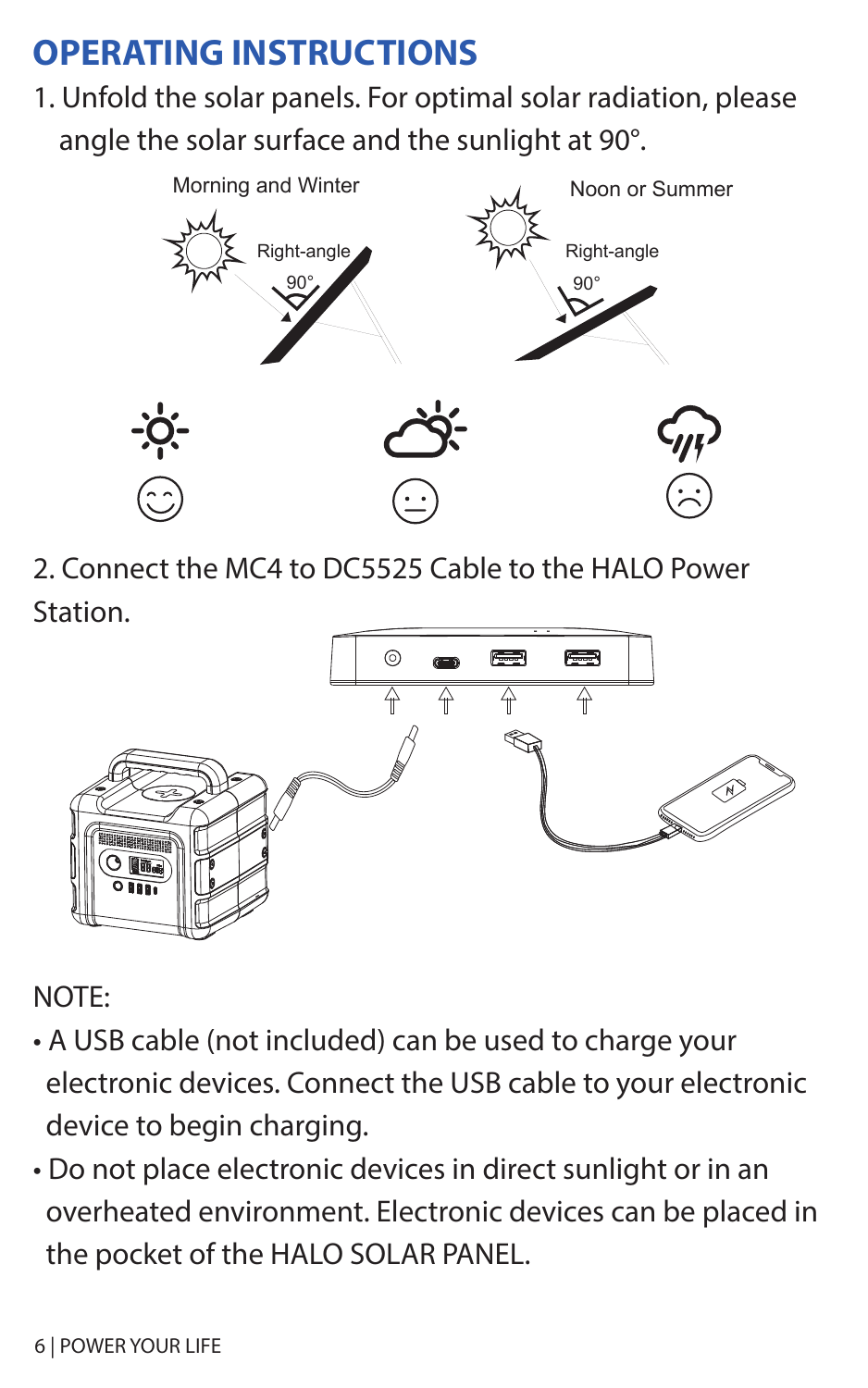## **TROUBLESHOOTING**

- 1. Why is the electronic device not charging?
- Check to see if the output connector is plugged in properly, or if the cable is faulty. Replug the cable or replace with a new one.
- Readjust the HALO SOLAR PANEL to face the sunlight.
- Check to see if the surface of the HALO SOLAR PANEL is contaminated with dirt or debris and clean the surface of the panel with cloth. Avoid other obstruction blocking the solar panel.
- 2. Why are the electronic devices charging slowly?
- Check the environment or weather: There will be lower power generation on cloudy and rainy days.
- Replug the charging cable to confirm.
- Do not place electronic devices in direct sunlight or they can overheat.
- 3. Is the HALO SOLAR PANEL waterproof?
- The HALO SOLAR PANEL should not get wet to expand the life of the unit.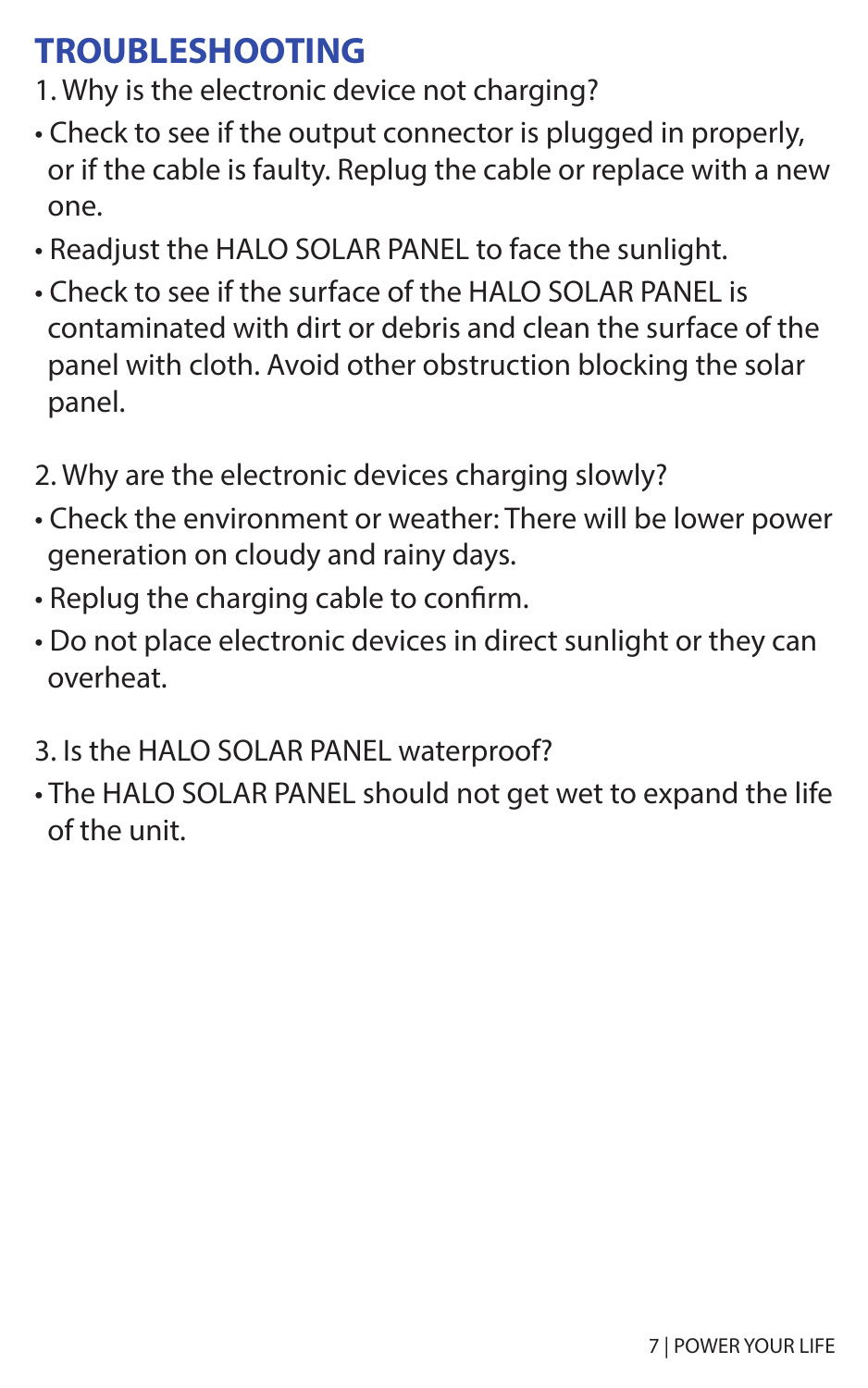### **SPECIFICATIONS**

| Model:                        | SP-100                            |
|-------------------------------|-----------------------------------|
| Peak Power:                   | 100W                              |
| Cell Efficiency:              | 20%                               |
| Output Voltage:               | 18V                               |
| <b>Output Current:</b>        | 5.28 A                            |
| Open Circuit Voltage:         | 22.5V                             |
| <b>Short Circuit Current:</b> | 5.81A                             |
| USB Output 1:                 | $5V = 2.4A$                       |
| USB Output 2:                 | 5V=3A; 9V=2A; 12V=1.5A            |
| Type-C Output:                | $5V = 3A$                         |
| DC Output:                    | 12-18V                            |
| MC4 Output:                   | 12-18V                            |
| <b>Folded Dimensions:</b>     | 19.9 x 14.6 x 1.4 inches          |
| <b>Unfolded Dimensions:</b>   | 66.8 x 19.9 x 0.2 inches          |
| Operating Temperature Range:  | $-10^{\circ}$ C~70°C (14°F~158°F) |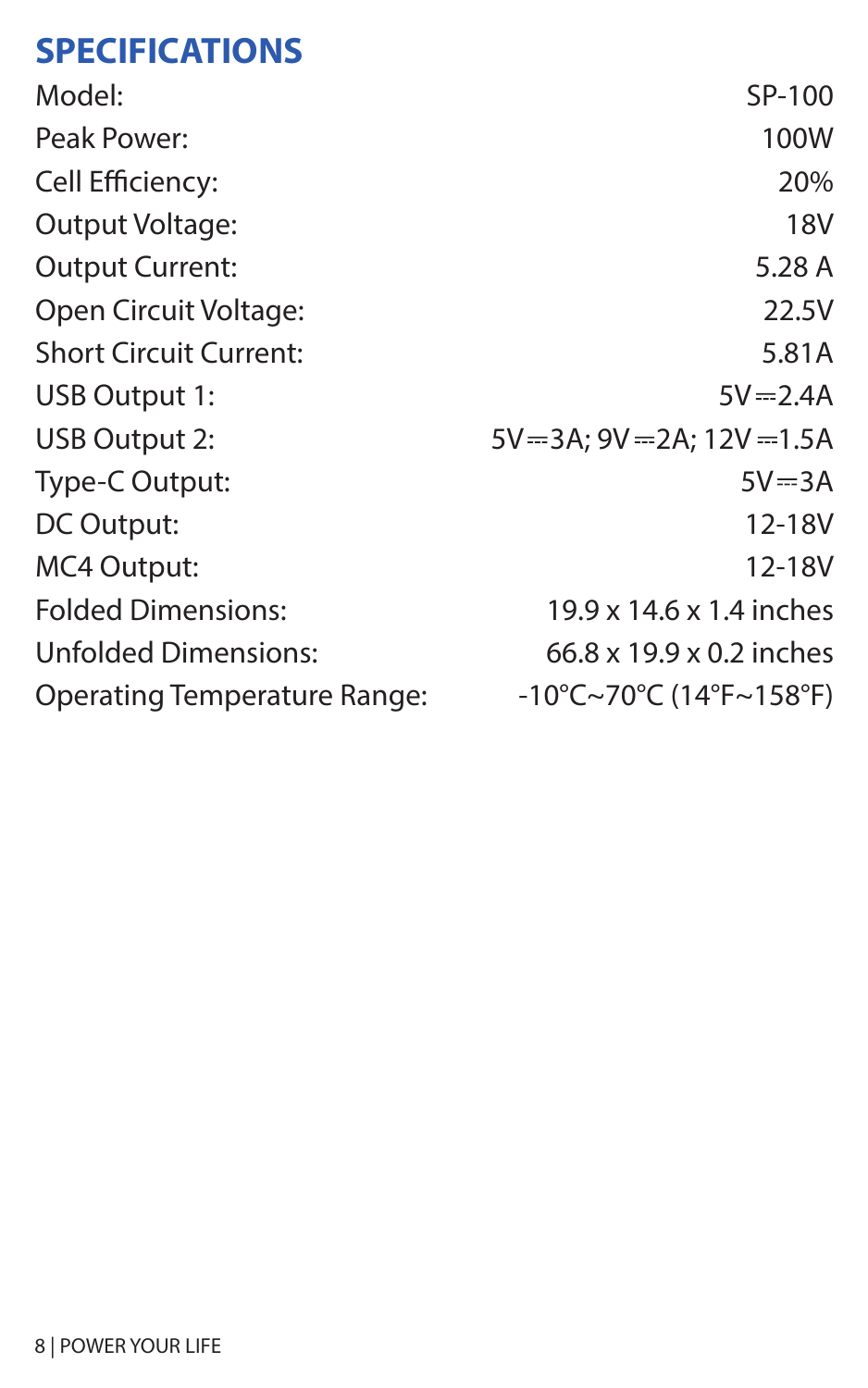### **FCC RADIATION EXPOSURE STATEMENT**

This equipment complies with FCC radiation exposure limits set forth for an uncontrolled environment. This equipment should be installed and operated with minimum distance 20 cm between the radiator and your body. Any changes or modification not expressly approved by the party responsible for compliance could void the user's authority to operate the equipment.

# **COMPLIANCE WITH ECC REGULATION**

This device complies with part 15 of the FCC Rules. Operation is subject to the following two conditions: (1) This device may not cause harmful interference, and (2) this device must accept any interference received, including interference that may cause undesired operation.

NOTE: This equipment has been tested and found to comply with the limits for a Class B digital device, pursuant to part 15 of the FCC Rules. These limits are designed to provide reasonable protection against harmful interference in a residential installation. This equipment generates, uses, and can radiate radio frequency energy and, if not installed and used in accordance with the instructions, may cause harmful interference to radio communications. However, there is no guarantee that interference will not occur in a particular installation.

If this equipment does cause harmful interference to radio or television reception, which can be determined by turning the equipment off and on, the user is encouraged to try to correct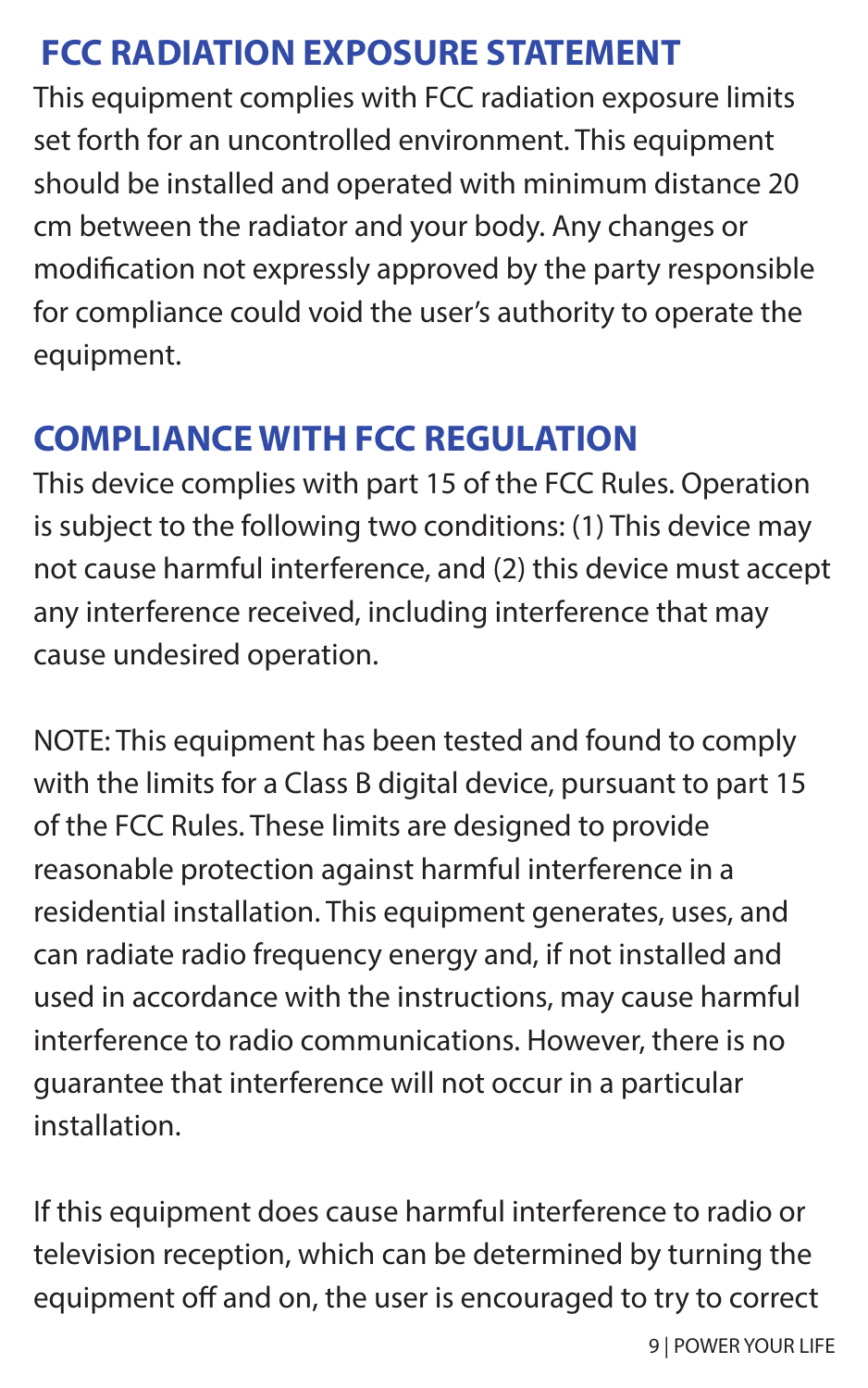the interference by one or more of the following measures:

- Reorient or relocate the receiving antenna.
- Increase the separation between the equipment and receiver.
- Connect the equipment into an outlet on a circuit different from that to which the receiver is connected.
- Consult the dealer or an experienced radio/TV technician for help.

CAUTION: To comply with the limits of the Class B digital device, pursuant to Part 15 of the FCC Rules, this device must be used with certified peripherals and shielded cables. All peripherals must be shielded and grounded. Operation with non-certified peripherals or non-shielded cables may result in interference to radio or reception.

#### **LIMITED WARRANTY**

HALO warrants its products to be free from defects in material and workmanship under normal use.

For all questions or exchange requests, please call 888-907-6274, contact us at zagg.com/support or visit www.zagg.com/warranty-policies.

This Limited Warranty sets forth the full scope of HALO's obligations and liabilities with respect to the product. All implied warranties, including without limitation the implied warranties of merchantability and fitness for a particular purpose, are limited to the duration of this Limited Warranty. In no event shall HALO be liable for any incidental, special, consequential or punitive damages or any damages or losses of or to electronic equipment or products that are used with any of HALO's products. 10 | POWER YOUR LIFE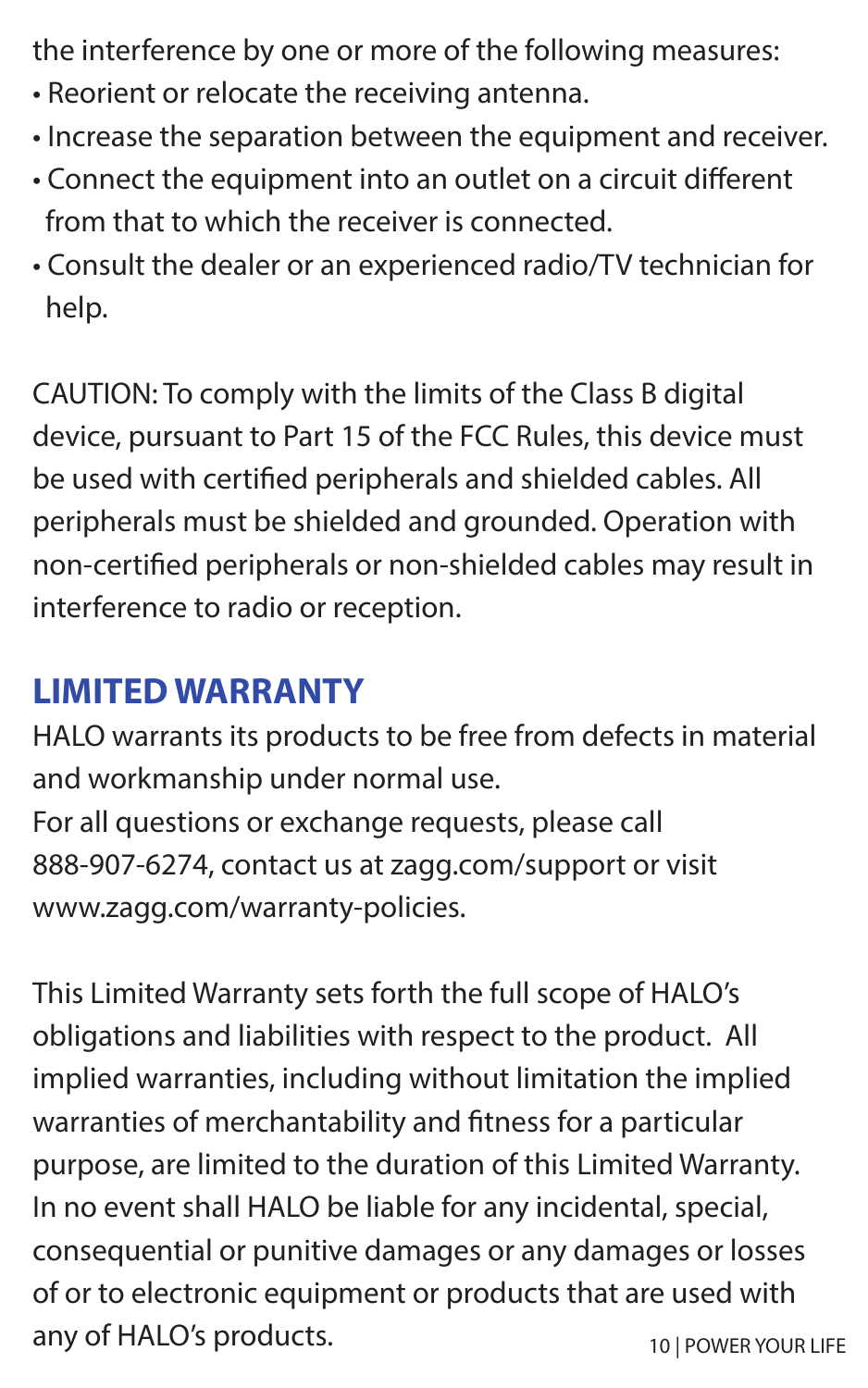Any changes or modifications not expressly approved by the party responsible for compliance could void the user's authority to operate the equipment.